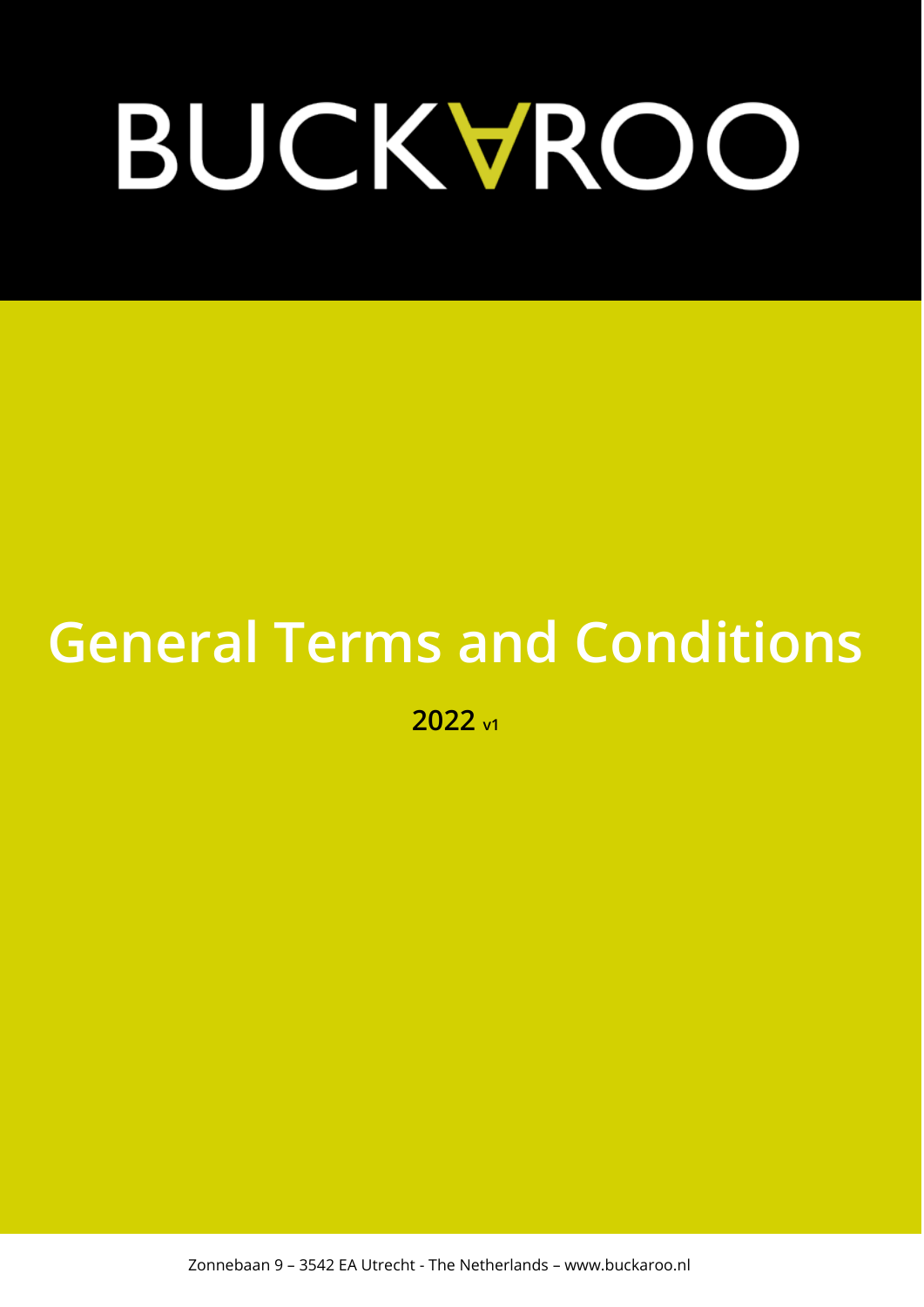

# 1. Definitions

In these "General Terms and Conditions", the following terms have the following meanings:

| Available Balance:<br>Acquirer:                   | The Book Balance less the Threshold and Rolling Reserve.<br>The bank or other payment service provider with which the Merchant has                                                                                                                                                                                                                                                                                                                                                      |
|---------------------------------------------------|-----------------------------------------------------------------------------------------------------------------------------------------------------------------------------------------------------------------------------------------------------------------------------------------------------------------------------------------------------------------------------------------------------------------------------------------------------------------------------------------|
| Agreement:                                        | directly entered into an agreement for a specific payment service.<br>The agreement (with appendices) concluded between the Parties regarding the<br>Payment Services, including the Connection Agreement and these General<br>Terms and Conditions and, if applicable, the Terms and Conditions for<br>Buckaroo Payment Methods Conditions and/or Terms and Conditions Value<br>Added Services. An Agreement can be offered under the tradenames Buckaroo<br>and/or Sisow-by-Buckaroo. |
| Book Balance:                                     | The amount which, in accordance with the terms of the Agreement, Buckaroo                                                                                                                                                                                                                                                                                                                                                                                                               |
| BPP:                                              | is obliged to pay the Merchant, and which is shown as a balance in the BPP.<br>Buckaroo Payment Plaza, Buckaroo's online transaction system for managing<br>transactions and funds, with corresponding software, infrastructure, support,<br>reports, downloads and manuals.                                                                                                                                                                                                            |
| Buckaroo:                                         | Buckaroo B.V., with its registered office in Utrecht (the Netherlands), listed in<br>the chamber of commerce under registration number 04060983.                                                                                                                                                                                                                                                                                                                                        |
| Chargeback:<br>Days:                              | The recovery of an amount of a disputed Transaction by an Issuer or Customer.<br>Calendar days, unless explicitly stated otherwise.                                                                                                                                                                                                                                                                                                                                                     |
| Clients' Account:                                 | The bank account managed by the Foundation.                                                                                                                                                                                                                                                                                                                                                                                                                                             |
| <b>Connection Agreement:</b>                      | The connection agreement, including the desired payment methods and                                                                                                                                                                                                                                                                                                                                                                                                                     |
|                                                   | corresponding Fees, which the Merchant must sign.                                                                                                                                                                                                                                                                                                                                                                                                                                       |
|                                                   |                                                                                                                                                                                                                                                                                                                                                                                                                                                                                         |
| Customer:                                         | A (potential) customer of the Merchant who enters or wishes to enter into an                                                                                                                                                                                                                                                                                                                                                                                                            |
|                                                   | online agreement with the Merchant for the purchase of goods and/or<br>services.                                                                                                                                                                                                                                                                                                                                                                                                        |
| Fees:                                             | The fees which Merchant is obliged to pay to Buckaroo in accordance with the<br>Agreement.                                                                                                                                                                                                                                                                                                                                                                                              |
| Financial Institution:                            | A financial institution that Buckaroo, the Foundation, the Merchant and/or the                                                                                                                                                                                                                                                                                                                                                                                                          |
| Foundation:                                       | Customer have selected for managing funds.<br>The "Stichting Derdengelden Buckaroo", with its registered office in Utrecht                                                                                                                                                                                                                                                                                                                                                              |
|                                                   | (the Netherlands), listed in the Commercial Register under number 30231762,<br>which acts as an independent custodian of clients' funds and manager of the<br>Clients' Account.                                                                                                                                                                                                                                                                                                         |
| Issuer:                                           | The Customer's bank or other payment service provider.                                                                                                                                                                                                                                                                                                                                                                                                                                  |
| Merchant:                                         | The (legal) person, operating in his capacity within a profession or business,<br>who enters into an Agreement with Buckaroo for the purchase of Payment<br>Services.                                                                                                                                                                                                                                                                                                                   |
| Parties:                                          | Buckaroo and the Merchant.                                                                                                                                                                                                                                                                                                                                                                                                                                                              |
|                                                   |                                                                                                                                                                                                                                                                                                                                                                                                                                                                                         |
| Payment Engine:                                   | A system, including the software, infrastructure and manuals of Buckaroo or<br>its licensors, for processing Transactions and the corresponding data<br>interchange.                                                                                                                                                                                                                                                                                                                    |
| Payment Method(s):                                | An instrument that allows a Customer to pay for services or goods offered by<br>Merchant.                                                                                                                                                                                                                                                                                                                                                                                               |
| Payment Method Owner:                             | The owner of a Payment Method (such as MasterCard, Visa and Currence iDEAL<br>B.V., which owns iDEAL).                                                                                                                                                                                                                                                                                                                                                                                  |
| <b>Payment Services:</b>                          | The Payment Methods and related services (which includes Value Added<br>Services) that Buckaroo offers to the Merchant.                                                                                                                                                                                                                                                                                                                                                                 |
| PCI DSS:                                          | Payment Card Industry Data Security Standard.                                                                                                                                                                                                                                                                                                                                                                                                                                           |
| Refund:                                           | The possibility of (partially) repaying a Customer.                                                                                                                                                                                                                                                                                                                                                                                                                                     |
|                                                   |                                                                                                                                                                                                                                                                                                                                                                                                                                                                                         |
| Rolling Reserve:                                  | The part of the Book Balance that the Foundation has blocked for a certain<br>period at Buckaroo's request.                                                                                                                                                                                                                                                                                                                                                                             |
| Sisow-by-Buckaroo:<br><b>Terms and Conditions</b> | Tradename of Buckaroo (as replacement of the brand Sisow).                                                                                                                                                                                                                                                                                                                                                                                                                              |

Buckaroo General Terms and Conditions | 2022 v1 2 2 2 0 2 2 0 2 2 0 12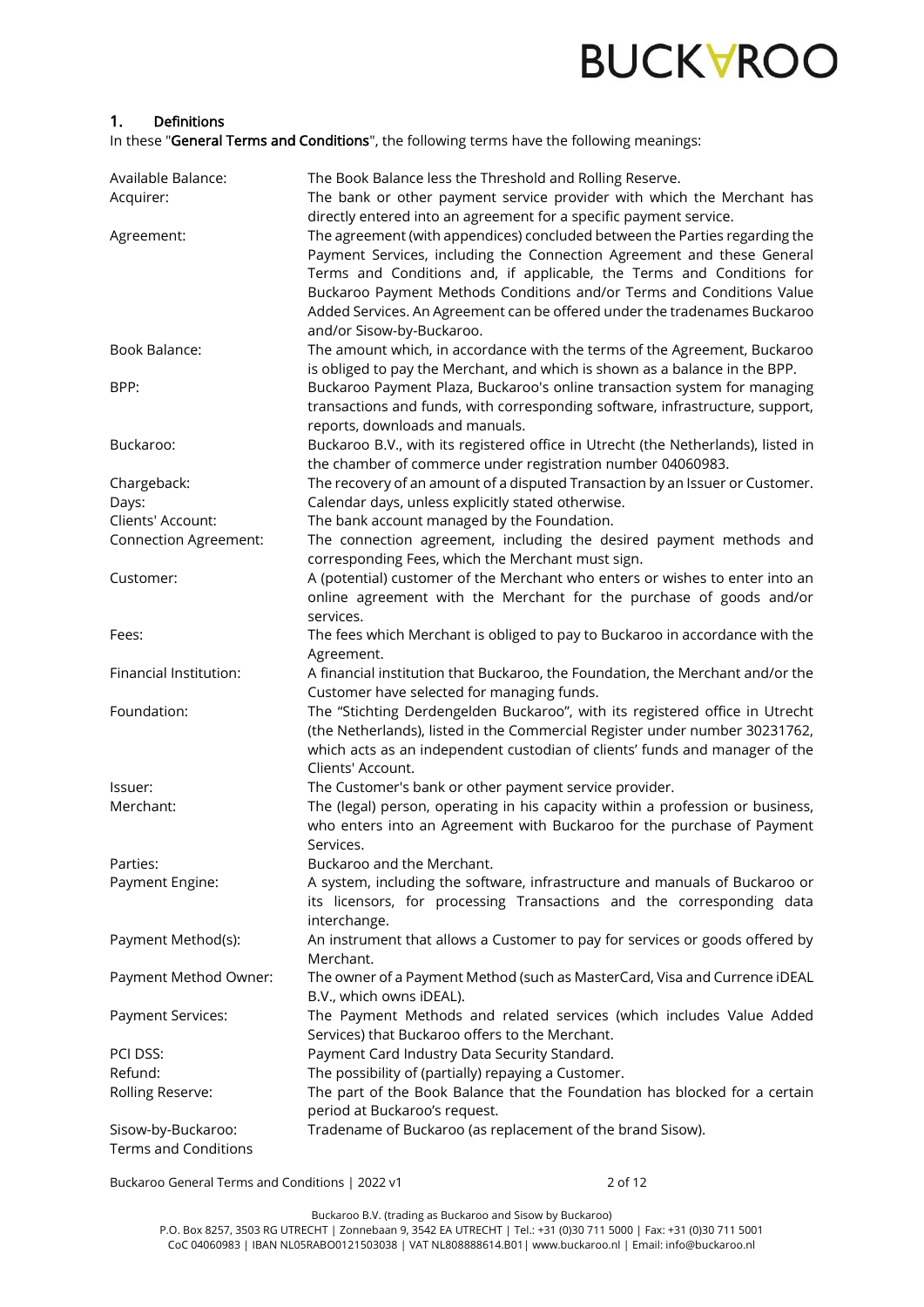

Terms and Conditions

Payment Method: Terms and conditions set by a Payment Method Owner and/or Acquirer which can be imposed on Merchant and/or Buckaroo.

Value Added Services: Terms and conditions set by Buckaroo for Value Added Services. Threshold: The blocked part of the Book Balance. Transaction: A complete payment order of or on behalf of a Customer which the Merchant submits to Buckaroo for processing by means of the Payment Engine.

Value Added Services: Additional services offered by Buckaroo that includes, amongst others, subscription and credit management solutions

# 2. General Terms and Conditions: General

- 2.1 These General Terms and Conditions apply to the relationship between Buckaroo and the Merchant. including the period in which the Parties discuss the terms of the Agreement and the services which Buckaroo will provide after the formation and termination of the Agreement, to the extent such continuation of Services has been explicitly agreed upon between Buckaroo and Merchant and/or the nature of such clause is that it survives termination.
- 2.2 Any changes to these General Terms and Conditions proposed by the Merchant will not be valid until Buckaroo has expressly accepted them in writing.
- 2.3 Buckaroo can revise these General Terms and Conditions or Terms and Conditions Payment Methods. The relevant notification can be sent via the BPP. The changes will take effect one (1) month after sending the notification. If the Merchant does not agree to the changes of the General Terms and Conditions, the Merchant can terminate the Agreement, in writing, within thirty (30) days of the notification with effect from the date on which the changes to the General Terms and Conditions take effect. If the Merchant does not agree to the changes of the Terms and Conditions Payment Methods, the Merchant can terminate, in writing, such applicable Payment Service.
- 2.4 The term ''in writing'' in these General Terms and Conditions is also understood to refer to communications by email or via the BPP, unless otherwise provided by law.

## 3. The Connection Agreement

- 3.1 The Merchant will submit the completed and signed Connection Agreement to Buckaroo. The Agreement will not come into effect until Buckaroo has confirmed this in writing. Buckaroo has an acceptance policy in place. Buckaroo's acceptance of a client depends, amongst other things, on it having received and approved all the documents from, and information about, the Merchant required for this purpose.
- 3.2 The use of certain payment methods by the Merchant is subject to the express written acceptance of the Payment Method Owner or Acquirer concerned as well as (in some cases) the acceptance by Merchant of such Payment Method Owner or Acquirer's terms and conditions, the Terms and Conditions Payment Method.
- 3.3 A Payment Method Owner or Acquirer can decide not to allow the Merchant to use the payment method (any longer). Buckaroo will then not be obliged to offer the payment method in question (any longer).
- 3.4 Merchant's use of Buckaroo's Value Added Services is subject to their acceptance of the terms and conditions as set out in the Terms and Conditions Value Added Services.

# 4. Transactions

- 4.1 Buckaroo is not a party to the legal relationship between Merchant and the Customer. Buckaroo only acts as a service provider for processing Transactions. The Merchant should not lead Customers to believe otherwise. Buckaroo takes no liability for any goods or services which are supplied to the Customer.
- 4.2 Buckaroo may refuse to process a Transaction if:
	- the order for a Transaction contains incorrect, incomplete and/or unclear information, or was otherwise incorrectly given;

Buckaroo General Terms and Conditions | 2022 v1 3 of 12

P.O. Box 8257, 3503 RG UTRECHT | Zonnebaan 9, 3542 EA UTRECHT | Tel.: +31 (0)30 711 5000 | Fax: +31 (0)30 711 5001 CoC 04060983 | IBAN NL05RABO0121503038 | VAT NL808888614.B01| www.buckaroo.nl | Email: info@buckaroo.nl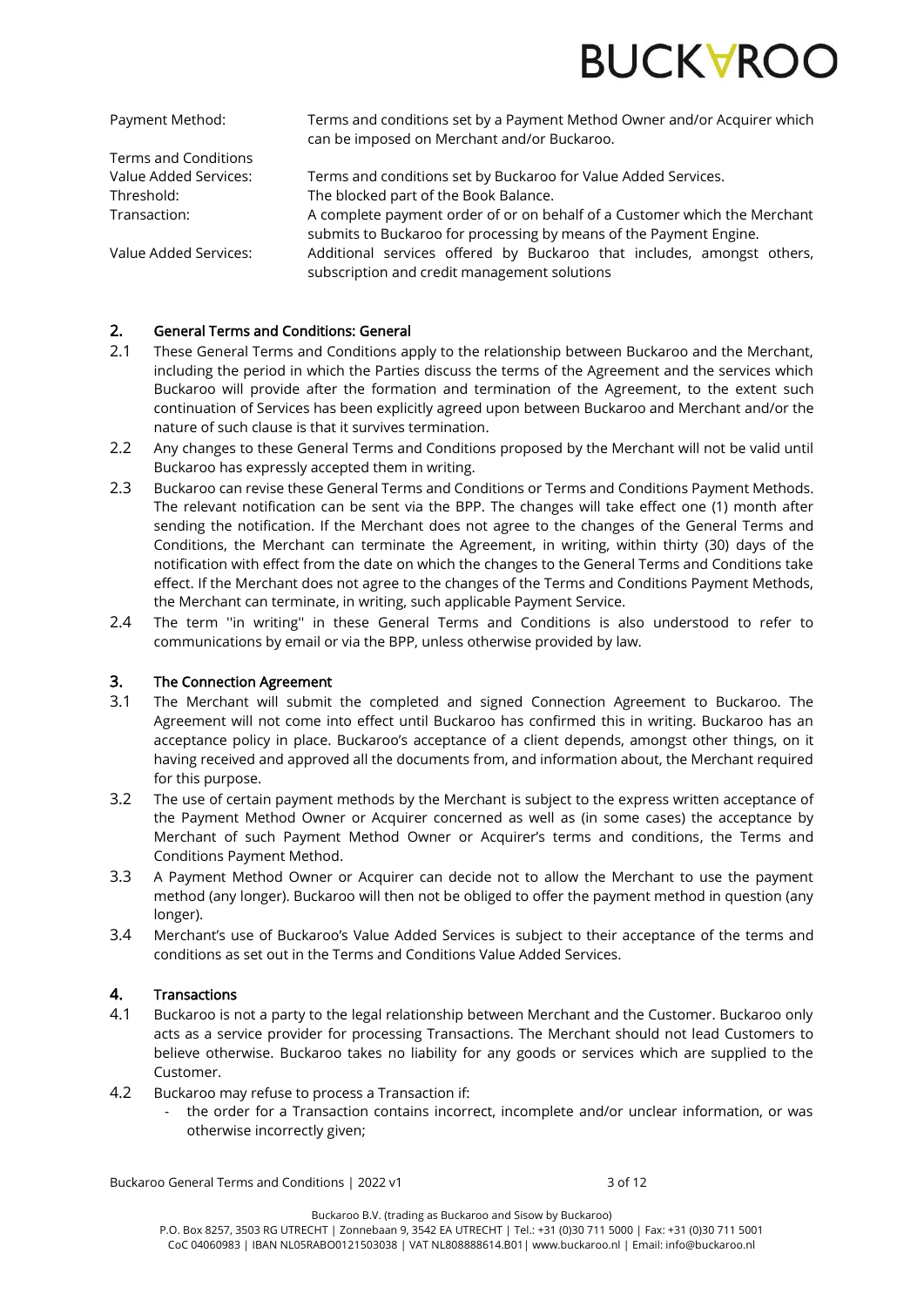

- the Transaction is contrary to instructions of the Payment Method Owner and/or Acquirer concerned; and/or
- one or more persons and/or organisations, who/which appear(s) on sanction lists applicable to the Netherlands, are involved in the Transaction.
- 4.3 Buckaroo recommends to the Merchant that strong client authentication (such as MasterCard SecureCode, Verified by Visa) be used for all Transactions. Regardless of whether Merchant uses such strong client authentication or not, the Merchant bears the risk of unauthorised transactions. |Therefore, if Buckaroo is required to compensate for loss because of an unauthorized transaction, the Merchant is obliged to compensate Buckaroo in full for that loss.
- 4.4 If the Merchant finds any inaccuracies with respect to the Transactions, the Payment Engine and/or the BPP, the Merchant must immediately inform Buckaroo about this in writing.

## 5. Payments

- 5.1 If the Issuer and/or Payment Method Owner authorises a Transaction submitted by Buckaroo, the Merchant will be notified about this via the Payment Engine.
- 5.2 Buckaroo can play several roles. Buckaroo can act as:
	- a) collector: if a Payment Service channels its money flows through a Clients' Account;
	- b) a processor: if a Payment Service does not channel its money flows through the Clients' Account but the Acquirer pays directly into the Merchant's bank account;
	- c) a payment facilitator: if a Payment Service channels its money flows through the Clients' Account and Buckaroo acts as an agent for an Acquirer.
- 5.3 Buckaroo does not assume the payment obligations of Customers, Issuers or Acquirers unless agreed otherwise.
- 5.4 If the Merchant incorrectly receives funds from Buckaroo or the Foundation, the Merchant should retransfer these funds as soon as possible, in any event immediately on request by Buckaroo or the Foundation, to Buckaroo or the Foundation.

## 6. Payment Engine and BPP: General

- 6.1 Buckaroo endeavours to ensure the proper functioning of the Payment Engine and BPP and maximum availability.
- 6.2 Buckaroo is not responsible for the availability and/or proper functioning of the payment methods and other services of Acquirers, Issuers, Payment Method Owners and/or Financial Institutions.
- 6.3 Buckaroo can, at its own discretion and/or at the request of Issuers, Acquirers or Payment Method Owners and/or government institutions, set further requirements (or revise the requirements) for the use of the Payment Services, Payment Engine and BPP. This may well include setting limits for the number, type, level and size of Transactions (such as minimum and maximum amounts, currency and the number of Transactions to be processed within a certain period of time). The Merchant is obliged to comply with these requirements.

## 7. Payment Engine and BPP: Connection

- 7.1 The Merchant can offer the Payment Services only on the website(s) which has/have been reported to Buckaroo and which Buckaroo has approved in advance. The Merchant guarantees that he is the owner of the domain name(s) of the website(s) on which the Transactions are carried out.
- 7.2 The Merchant is wholly responsible for connecting his website(s) to the Payment Engine and BPP. The Merchant is aware of the risks associated with the use of the internet, email and/or Payment Services. The Merchant is and remains responsible for the proper security and functioning of his own website(s).
- 7.3 The Merchant is not allowed to disrupt the normal operation of the Payment Engine and BPP or violate their integrity. The Merchant is also not allowed to restrict or otherwise influence access to the Payment Engine and BPP.
- 7.4 The Merchant will ensure that the payment process is shown in the appropriate environment on its website.
- 7.5 If the Merchant shares his password with employees or other persons who work for him, the Merchant will bear the risk of the password circulating and potential damage to the Merchant and/or Buckaroo.

Buckaroo General Terms and Conditions | 2022 v1 4 of 12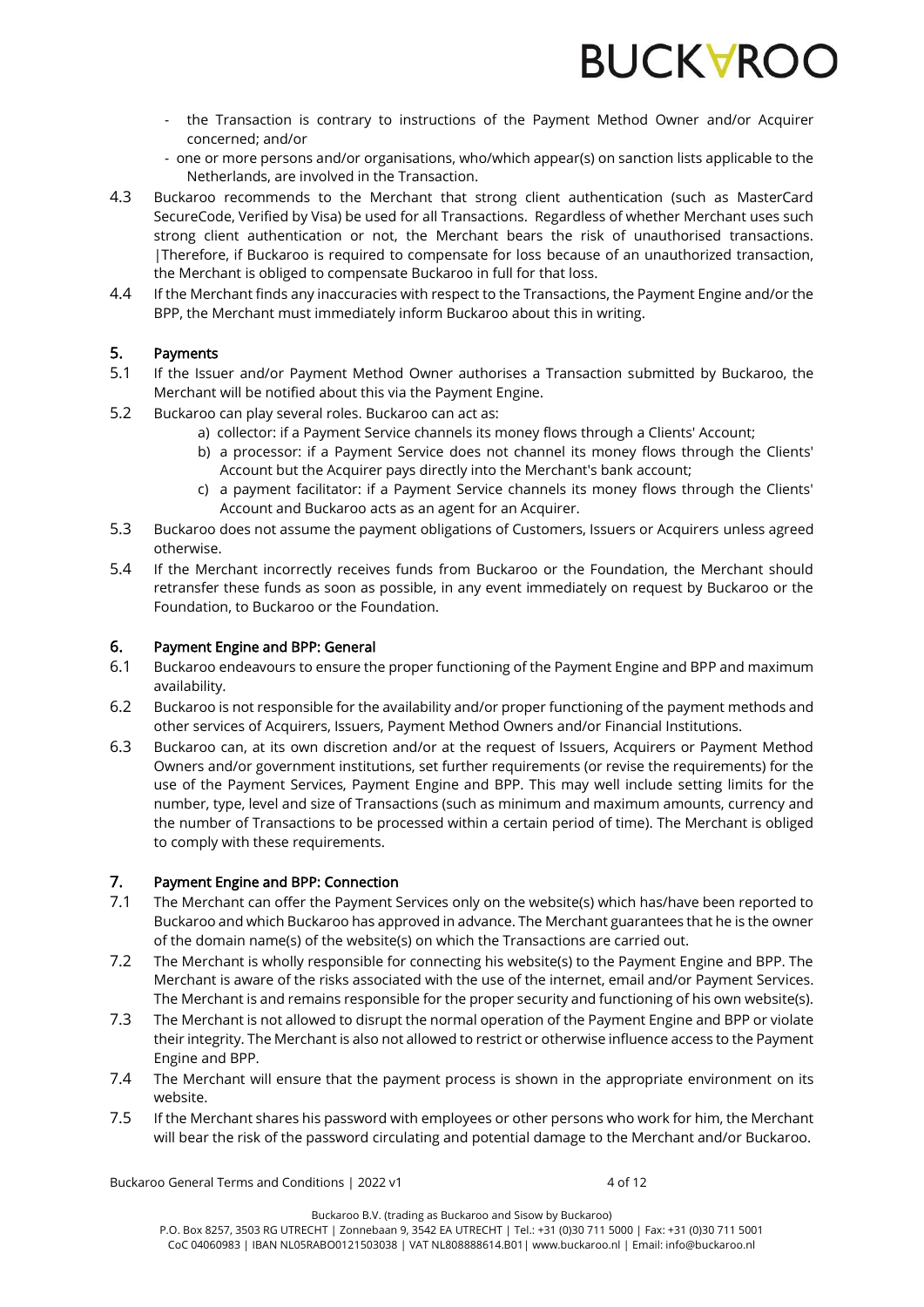

- 7.6 If the Merchant suspects that his password has fallen into the wrong hands, the Merchant should immediately change his password. The Merchant should always inform Buckaroo immediately if he suspects that his password has fallen into the wrong hands.
- 7.7 The Merchant will comply with the API conditions posted on Buckaroo's website when using Buckaroo's APIs.

#### 8. Management, Maintenance and Updates

- 8.1 Buckaroo can temporarily put the Payment Engine and BPP out of operation for management and maintenance purposes. Buckaroo will not be liable for any harmful consequences this may have for the Merchant.
- 8.2 Buckaroo will inform the Merchant in advance about putting the Payment Engine and BPP out of operation, in so far as this can be reasonably expected of Buckaroo, and only in so far as this will have a considerable impact on the Merchant. Buckaroo will endeavour to carry out as much as possible maintenance work on the Payment Engine and BPP when the least number of Merchants will be inconvenienced by this.
- 8.3 Buckaroo has the right to update the Payment Engine and BPP and to change the functionalities and/or features of the Payment Engine and BPP.

#### 9. Protection of Payment Data

- 9.1 The Merchant will deal as little as possible with sensitive payment data, e.g. in the form of storage, processing or transfer (this concerns information with which fraud can be committed). If the Merchant does deal with sensitive payment data, he will take the necessary steps to protect this data. Buckaroo can check whether the Merchant has taken the necessary security measures.
- 9.2 The Merchant should always satisfy the PCI DSS requirements in the event they accept credit cards as a form of payment. The Merchant will ensure that his employees and other persons who work for him also comply the PCI DSS requirements. Merchant is liable for any fines, charges or penalties which arise from its noncompliance. At Buckaroo's request, the Merchant will show that he satisfies the PCI DSS requirements.

#### 10. The Foundation

- 10.1 The Foundation acts as a Buckaroo-appointed custodian of funds received by Merchants and other parties and manager of the Clients' Account and makes/forwards payments at Buckaroo's request. The Merchant does not have an agreement with the Foundation. If the Foundation makes a payment to the Merchant, Buckaroo's obligation to forward payments to the Merchant is reduced by an equal amount.
- 10.2 The Merchant hereby irrevocably authorises the Foundation to pay Buckaroo the Fees or other debt of the Merchant on his behalf (perhaps by offsetting a debit amount). This sub-clause is a third-party clause which benefits the Foundation.
- 10.3 The Merchant hereby irrevocably authorises Buckaroo and the Foundation to make refunds or payments ordered by the Merchant via the BPP or which the Merchant or Buckaroo, as the Merchant's service provider, is obliged to make pursuant to the regulations or instructions of a Payment Method Owner or Acquirer, for example a refund in case of a NUDD (Notification Undue Direct Debit). This subclause is a third-party clause which benefits the Foundation.
- 10.4 The Foundation opens an IBAN account for Merchant, and Merchant can request Buckaroo to make the Clients' Account Merchant specific with regards to the name.

## 11. Obligations of the Merchant When Using Payment Services

- 11.1 The Merchant is obliged to keep a current account with a Financial Institution in a EU Member State.
- 11.2 The Merchant guarantees that he:
	- 11.2.1 will not offer any goods and/or services whose existence, tender, sale, possession and/or use is punishable, in violation of the current laws and regulations and/or the acceptance policy which Buckaroo has in place, or the conditions set by Payment Method Owners and/or Acquirers, as they occasionally apply;
	- 11.2.2 will not use Buckaroo's Payment Services for third-party goods and/or services unless this is expressly permitted under the Agreement. If a third party wishes to use the

Buckaroo General Terms and Conditions | 2022 v1 5 5 5 5 5 6 12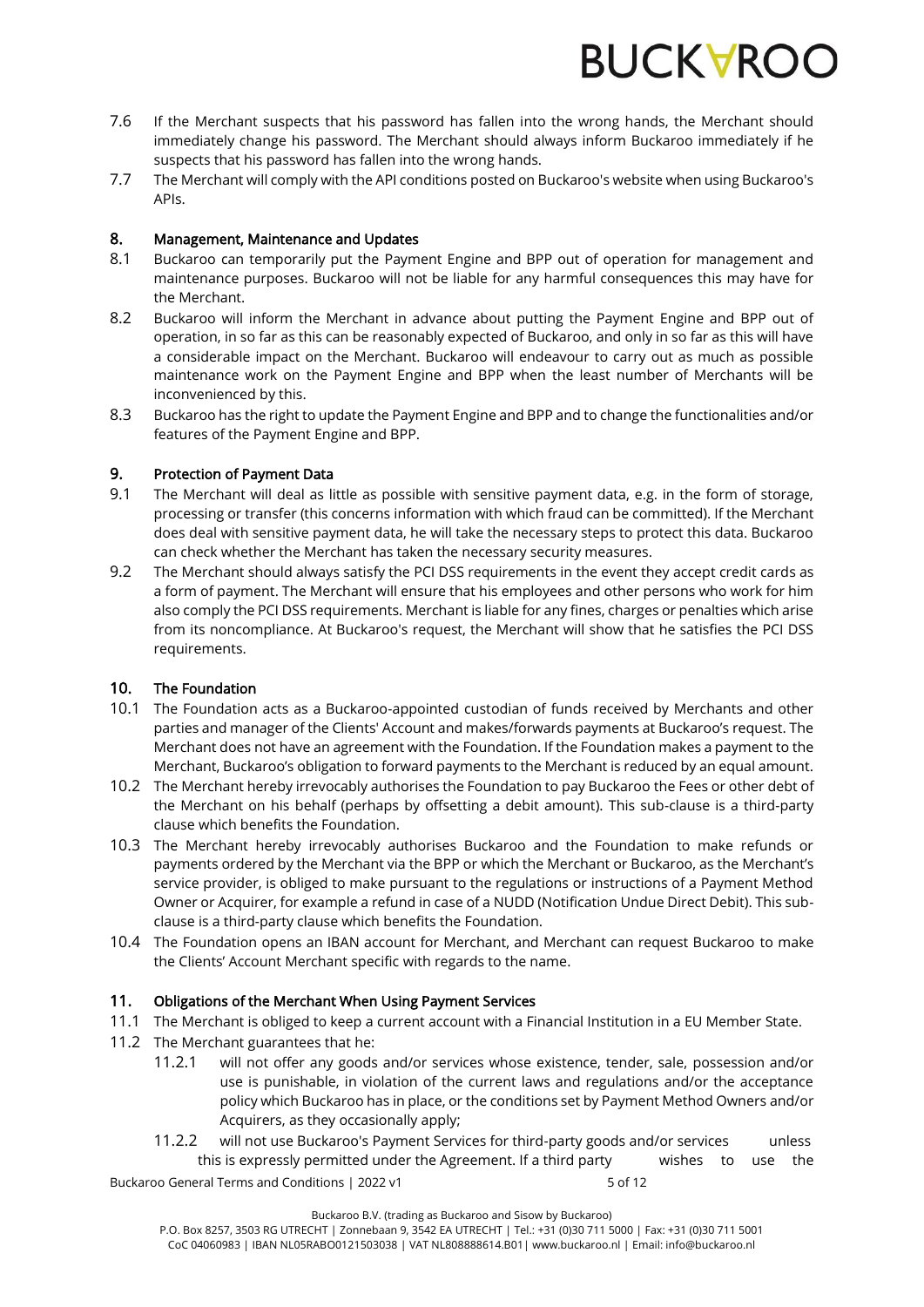

Payment Services, the Merchant will refer this third party to Buckaroo;

- 11.2.3 if he focuses exclusively on consumers on his website and in other (commercial) communications, Merchant will predominantly offer its products and/or services to Customers who do not operate in their capacity within a profession or business;
- 11.2.4 fulfils his contractual and legal obligations to the Customers;
- 11.2.5 will not enter into any agreements with Customers which are in violation of the current laws and regulations;
- 11.2.6 will not undertake activities which might damage Buckaroo's reputation and/or brand;
- 11.2.7 has all the permits and/or authorisation required by the applicable legislation to conduct his business.
- 11.2.8 complies with all applicable laws and regulations
- 11.3 The Merchant has a well-documented and properly functioning complaints procedure in place for Customers.

#### 12. Regulations and Instructions - Information Provision

- 12.1 The Merchant should always comply with all the regulations and instructions of Buckaroo, Payment Method Owners, Acquirers and/or the supervisory authorities in order to ensure the proper functioning of this Agreement and the provision of Payments Services
- 12.2 The Merchant should always promptly provide Buckaroo with any useful and necessary data or information for the proper execution of the Agreement and cooperate fully with Buckaroo. The Merchant should also ensure that the information he has provided or will provide is correct, complete and legally obtained or processed.
- 12.3 The Merchant is obliged to immediately inform Buckaroo about any relevant changes regarding his business (including company details). 'Company details' include: registration with the Chamber of Commerce, contact details, information on the directors, shareholder(s) or beneficial owner(s), registered office, trade names and any information that the Merchant has submitted to Buckaroo within the scope of this Agreement and the formation thereof. Business-related changes include: applying for a moratorium or filing a winding-up petition, a business transfer, the winding up of a company.
- 12.4 Notifications will be sent to the Merchant via the BPP and/or by email. Buckaroo will use the email address stated in the Connection Agreement or the email address which the Merchant will submit to Buckaroo for this purpose at a later stage. The Merchant accepts that he is always responsible for ensuring that Buckaroo has his correct email address.
- 12.5 If Buckaroo concludes that the Merchant no longer complies with the acceptance policy or if there are other compelling reasons why Buckaroo can no longer offer Payment Services to the Merchant, Buckaroo is entitled to immediately terminate the Agreement in accordance with Articl[e 22.3.](#page-9-0) Buckaroo is also authorised, but not obliged, to initially suspend its obligations to enable the Merchant to provide a more detailed explanation or make any changes. If the Merchant still does not comply with the acceptance policy or if the stated issues have not been resolved, a suspension may be followed by termination.
- 12.6 In the event Merchant, after submitting an application request via de Buckaroo or Sisow-by-Buckaroo website and subsequently provided the required company information via the offered portal, expects to process a total Transaction volume in excess of Euro 100,000 in a 12 month period and/or expects to process more than Euro 25,000 for the Payment Method credit cards in a 12 month period is obliged to inform Buckaroo at once.

#### 13. Book Balance, Threshold and Rolling Reserve

- 13.1 The Merchant can request to make the Available Balance payable, wholly or in part, to the Merchant via the BPP. Payment should be made in the currency received by Buckaroo.
- 13.2 Buckaroo can establish a Threshold for Refunds, Chargebacks, or any financial exposure which Buckaroo faces as a result of providing Payment Services to Merchant. The Merchant can ask Buckaroo to raise the Threshold.
- 13.3 In addition to a Threshold, Buckaroo has the right, for reasons of its own, to establish a Rolling Reserve, or to (first) request further security to cover Buckaroo's financial risk, in order to cover future Refunds,

Buckaroo General Terms and Conditions | 2022 v1 6 of 12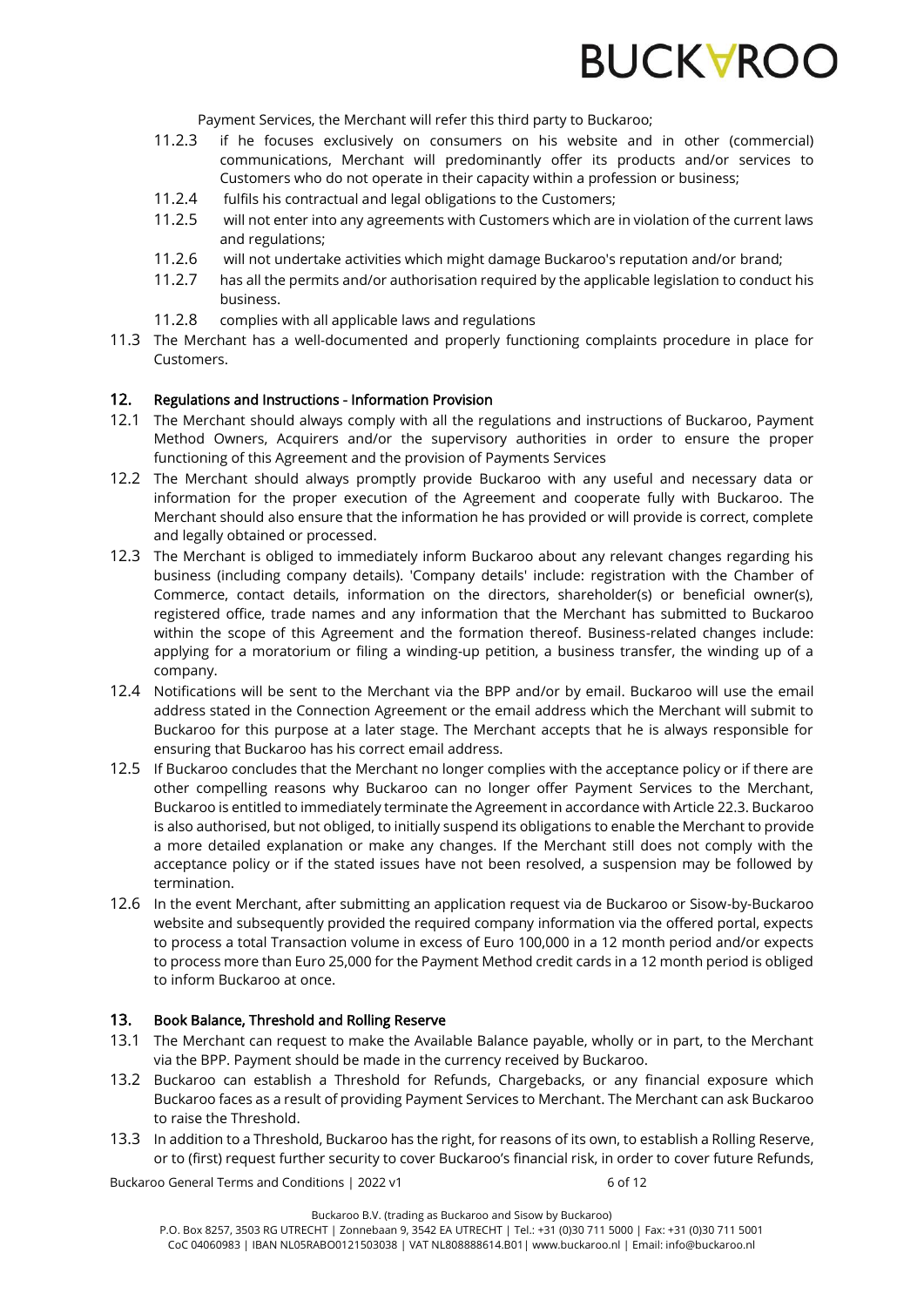

Chargebacks, reversals, NUDDs (Notifications Undue Direct Debit), or any other source of financial exposure Buckaroo has as a result of Merchant and avoid a debit balance. The Merchant is obliged to cooperate on first request with the furnishing of securities including, for example, the establishment of a pledge.

- 13.4 The Available Balance is not allowed to be negative. If the Available Balance is nevertheless negative, the Merchant should immediately clear the debit balance or increase the Available Balance. The Merchant will incur an immediately due and payable debt to the Foundation equal to the shortfall plus the statutory commercial interest.
- 13.5 The Foundation has the right to collect the amount due from the Merchant by direct debit. If this recovery attempt fails, the Foundation will act in accordance with the provisions of Article 15.4.
- 13.6 Buckaroo and the Foundation are not obliged to pay any interest on the Book Balance.
- 13.7 The Merchant bears the currency risk in the event of Chargebacks. Consequently, the Merchant may have to pay more to Buckaroo than the Merchant previously received in euros.
- 13.8 In the event a Merchant requests Buckaroo to set The Threshold in the amount of Euro 100,000 or above (one hundred thousand Euro or above) and/or Merchant request Buckaroo to postpone payments of the Available Balance in the amount of Euro 100,000 or above (one hundred thousand Euro or above), Buckaroo will be entitled to charge so called "negative" interest. Buckaroo does in no circumstance allow Merchants to postpone payments of the Available Balance for a period longer than 2 (two) months, after these 2 (two) months Buckaroo will transfer the Available Balance.

## 14. Fees: General

- 14.1 The Fees consist of one-off connection charges, monthly subscription costs, transaction costs, other regular charges, or one-off costs which Buckaroo and the Merchant have agreed and other costs which the Merchant is obliged to pay to Buckaroo under the terms of the Agreement. All Fees are exclusive of VAT and any other taxes and levies, unless expressly stated otherwise.
- 14.2 Buckaroo has the right to adjust the applicable periodically payable Fees in writing once per calendar year, subject to at least one (1) months' notice. This may not occur in the first year after signing the Agreement unless the assumptions on which the Fees are adopted have proven not to be correct. If the Merchant does not agree to such an adjustment, the Merchant has the right to terminate the Agreement within fourteen (14) days of receiving notification with effect from the date on which the adjustment would become effective.
- 14.3 Notwithstanding anything to the contrary contained in the Agreement, Buckaroo may adjust the Fees at any time in the event the cost basis for providing the Payment Services increase due to reasons out of the control of Buckaroo. For the avoidance of doubt, this includes an increase in the fees which are charged to Buckaroo by Payment Method Owners, Acquirers etc.

## 15. Fees: Payment

- 15.1 The Merchant is obliged to pay the one-off connection charges as soon as the Agreement is concluded. The Merchant is obliged to pay the monthly subscription costs and other regular charges on the first day of each month. The Merchant is obliged to pay the costs of a transaction as soon as Buckaroo completes the Transaction. Buckaroo will charge any other Fees separately.
- <span id="page-6-0"></span>15.2 Payment of the Fees other than transaction fees as described in 15.1 herein, will be made as much as possible by settling the outstanding Fees with the Book Balance as soon as the Merchant becomes liable for the Fees concerned.
- 15.3 If the Fees cannot be settled (in full) due to an insufficient Book Balance, Buckaroo will collect payment by direct debit.
- <span id="page-6-2"></span>15.4 If this recovery attempt fails, the Merchant will receive a payment request for the outstanding Fees. Payment must be made within seven (7) days of the date of the payment request. If payment is not made in time, the Merchant will be in default de jure and obliged to pay the statutory commercial interest on the outstanding amount, as well as the extrajudicial collection costs.
- <span id="page-6-1"></span>15.5 Buckaroo has the right to offset the outstanding Fees against the Merchant's outstanding counterclaims against Buckaroo or the Foundation, irrespective of the currency in which the Fees and counter-claims are denominated. During the term of this Agreement and following termination of the Agreement, Buckaroo and the Foundation have the right to settle outstanding Fees and other claims

Buckaroo General Terms and Conditions | 2022 v1 7 of 12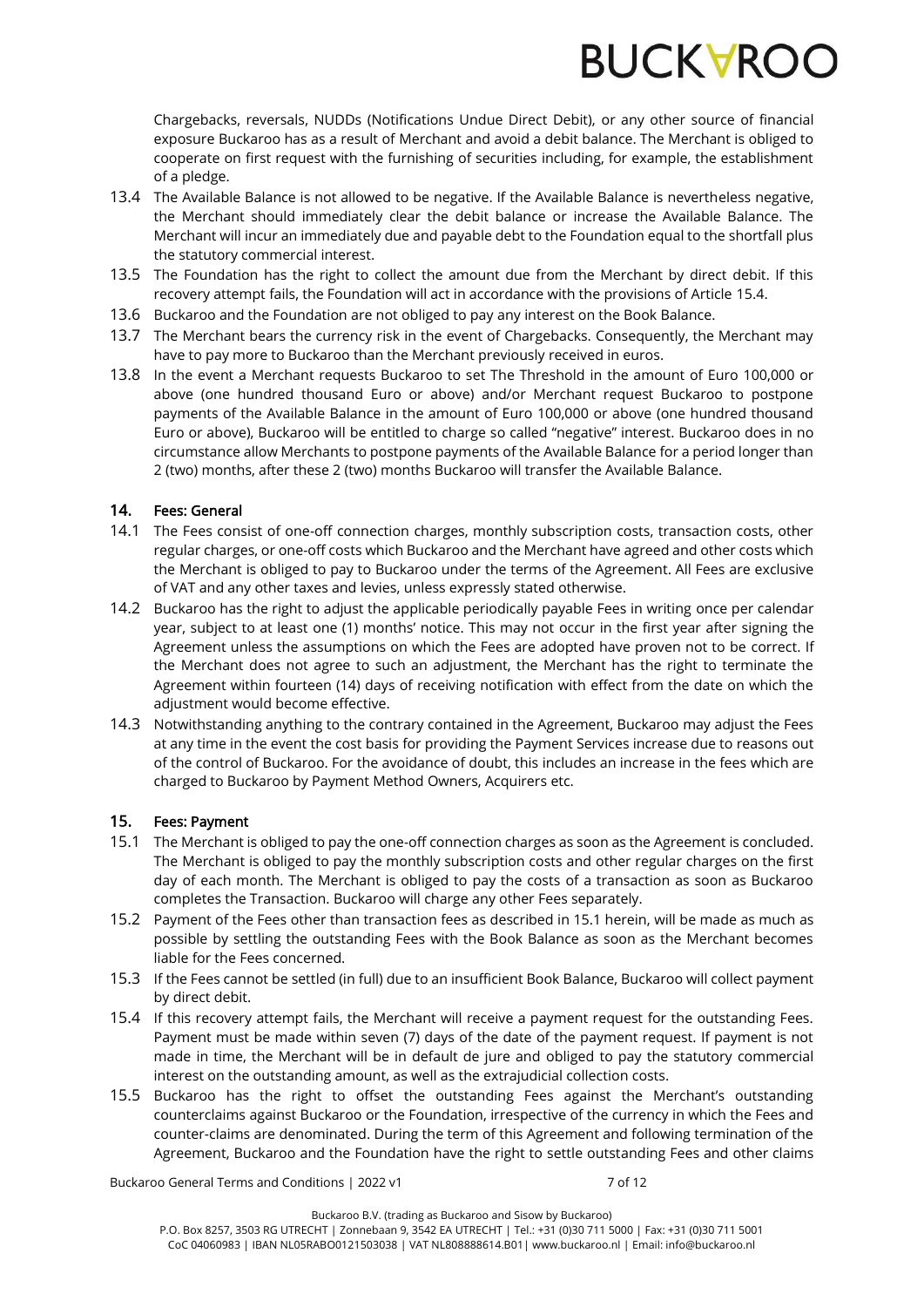

with the Rolling Reserve and/or any other form of security held by Buckaroo. This sub-clause is a thirdparty clause that benefits the Foundation.

- 15.6 The Merchant is not allowed to suspend his payment obligations or set off debts against claims which he has or believes to have against Buckaroo.
- 15.7 Buckaroo will calculate the Fees in an appropriate manner. Remarks or complaints about an invoice concerning the Fees must be done in writing within sixty (60) calendar days after issuance of the invoice. If not, the invoice is considered accepted. Such remarks or complaints do not suspend the obligation to pay, for that part of the sent invoice over which no dispute is conducted.

## 16. Chargebacks

- 16.1 Chargebacks may occur if, for example, the Merchant does not comply with the rules of the Payment Method Owner, if a Transaction was not authorised, or not correctly authorised, or if a Transaction is disputed for other reasons.
- 16.2 The Merchant owes Buckaroo the amount equal to the Chargeback, plus any penalties and additional costs. Payment of the amounts owed by the Merchant is made in accordance with Article [15.2](#page-6-0) t[o 15.5](#page-6-1) inclusive.
- 16.3 If Buckaroo suspects that a Chargeback will occur, Buckaroo has the right not to add an amount equal to the Chargeback and additional costs and/or penalties to the Book Balance or to set that amount aside against the Book Balance. Buckaroo may keep the monies until no later than the time at which a Chargeback can no longer be initiated. If a Chargeback does occur, Buckaroo is authorised to use the monies it has retained (by offsetting or otherwise) for the Chargeback and the other amounts owed to Buckaroo by the Merchant.
- 16.4 The Merchant may dispute Chargebacks. The Merchant will only do this if there are reasonable grounds to do so. Buckaroo may assist the Merchant with the disputing of a Chargeback. If Buckaroo provides assistance, Buckaroo has the right to share information with the relevant parties. Buckaroo cannot be held liable in any manner for any form of assistance rendered with the disputing of a Chargeback

## 17. Payment Order

17.1 In the case of payment orders over € 5,000, the Merchant documents the identity of the beneficiary in a file. In any event, this file shall contain:

- 17.1.1 A certified extract from the Chamber of Commerce if the beneficiary is a company;
- 17.1.2 Valid proof of identity of the beneficiary (beneficiaries) of the account or directors of the company as documented in the Trade Register of the Chamber of Commerce;
- 17.1.3 Copy of a bank statement of the beneficiary, or a copy of the bank card with account number of the beneficiary, or written declaration by the bank that the account is held in the name of the beneficiary;
- 17.1.4 Description of the service/product for which the beneficiary receives payment from the Merchant.
- 17.2 Buckaroo reserves the right to check beneficiaries of payments against Sanction Lists, including, but not limited to, the EU, National or PEP lists, and may refuse to execute Transactions if the beneficiary appears on one of these lists.
- 17.3 Within the framework of the Dutch Wet ter voorkoming van witwassen en financieren van terrorisme (Wwft) the Merchant is obliged, upon Buckaroo's first request, to disclose the identity of the beneficiaries of payments to Buckaroo if Buckaroo qualifies the relevant payment as unusual. Failing the same Buckaroo shall be entitled not to process the relevant payment.

## 18. Multicurrency

- 18.1 The Merchant instructs Buckaroo to process non-EURO payments; incoming amounts will be credited to the account of the Foundation unless the Parties have agreed otherwise.
- 18.2 The Merchant receives the non-EURO payments that Buckaroo has collected in the original currency; there is no conversion to EURO.
- 18.3 The subscription costs are charged on in EURO.
- 18.4 The transaction costs due, as set out in the Connection Agreement, are invoiced in the relevant non-EURO currency and offset against the Merchant's non-EURO book balance.

Buckaroo General Terms and Conditions | 2022 v1 8 of 12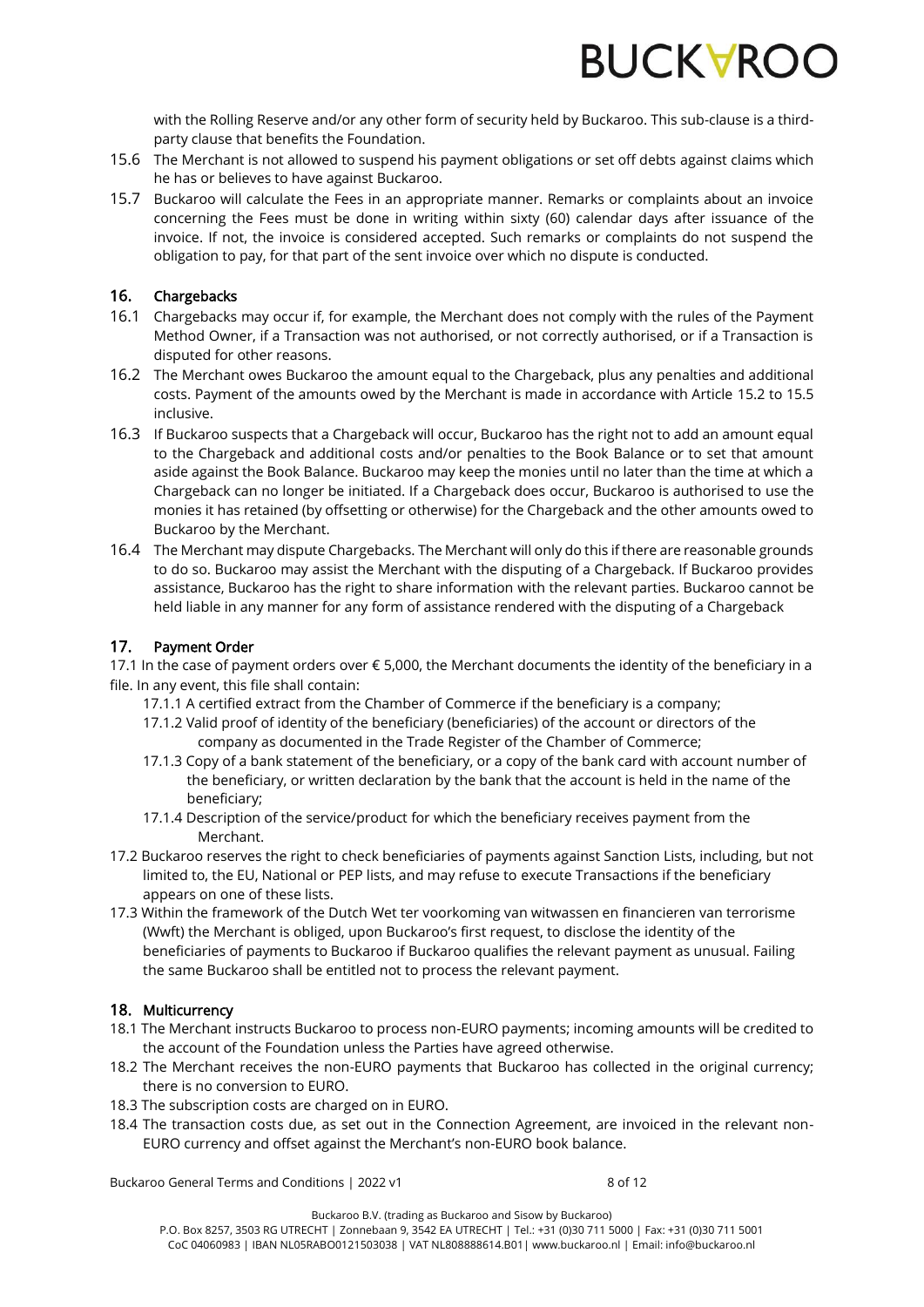

- 18.5 Buckaroo will transfer the payments it has received to the bank account indicated by the Merchant. If the Merchant receives non-EURO payments to a EURO account, the conversion costs and all relevant bank costs are borne by the Merchant.
- 18.6 The Merchant himself is responsible for any exchange differences.

# 19. Liability

- 19.1 Any liability of Buckaroo arising from a shortcoming or similar will always be limited to compensation for the direct loss. Buckaroo will therefore not be liable in any way for any indirect loss, including in any case: consequential loss, lost profits and any loss resulting from claims by Customers and other contracting parties of the Merchant.
- 19.2 The Merchant will be obliged at any given time to reduce or limit damages. If the Merchant has not complied with this obligation, the right to any compensation will lapse insofar as the damage results from the failure by Merchant to reduce of limit damages.
- 19.3 On behalf of and for the benefit of the Foundation, Buckaroo excludes any liability for shortcomings of the Foundations. This article is a third-party clause in favour of the Foundation.
- 19.4 The provisions of this article 19 also applies to the benefit of all (legal) persons that Buckaroo uses for the implementation of the Agreement.
- 19.5 If Merchant does not file a claim for damages arising out of or related to this Agreement within six (6) months of the claim having arisen, such claim shall be waived and invalidated
- 19.6 In no event shall the aggregate liability for Buckaroo under this Agreement per calendar year, including the Processor Agreement, exceed the total value of the invoices (Fees) issued, and paid by Merchant in the 6 (six) months prior to the month the event where such loss occurred.
- 19.7 The liability of Merchant with regards to Chargebacks, Refunds, reversals, Fees, penalties, indemnification under clause 20.1 and all amounts which are, and may become due under this Agreement, is not subject to any limitation of liability that may be expressed elsewhere. This liability does not expire upon the termination of the Agreement.

### 20. Indemnity

20.1 The Merchant indemnifies Buckaroo against any claims, for whatever reason, by Financial Institutions, Payment Method Owners, Acquirers, government institutions, supervisory authorities, Customers and/or other third parties against Buckaroo arising from the actions or omissions of, or which can otherwise be attributed to, the Merchant (including his Customers and third parties engaged by him). This indemnity means that the Merchant is obliged to compensate for any loss and expenses incurred by Buckaroo (including penalties, levies, costs associated with a NUDD (Notification Undue Direct Debit) and costs of legal assistance) as a result of such claims and, at Buckaroo's request, to assist Buckaroo in setting up a defence.

## 21. Force Majeure

- 21.1 The Parties are not liable if a situation of force majeure exists.
	- Force majeure on the part of Buckaroo and the Foundation also applies when suppliers, including internet providers, Payment Method Owners, Acquirers and Financial Institutions, fail (culpably) to fulfil their obligations. A DDoS attack or a similar event also counts as force majeure on the part of Buckaroo and the Foundation. If new and/or amended laws and/or regulations obstruct the carrying out of Transactions, this also counts as force majeure on the part of Buckaroo. In the event the performance, in whole or in part, of any obligation under this Agreement of a Party is delayed by reason of a force majeure event for a period exceeding thirty (30) consecutive days, the other Party shall be entitled to terminate this Agreement by written notice.

## 22. Term of the Agreement, Termination, Suspension

- 22.1 The Agreement is concluded for an indefinite period. The agreement can be terminated with effect from the first day of the month. Termination is subject to one (1) month's notice. If the Merchant terminates the Agreement within one (1) year of forming the Agreement, Buckaroo has the right to charge the monthly subscription costs for the remaining months of the first year to the Merchant.
- <span id="page-8-0"></span>22.2 Each Party has the right - subject to the provisions of Articl[e 15.4](#page-6-2) - to wholly or partially terminate the

Buckaroo General Terms and Conditions | 2022 v1 9 of 12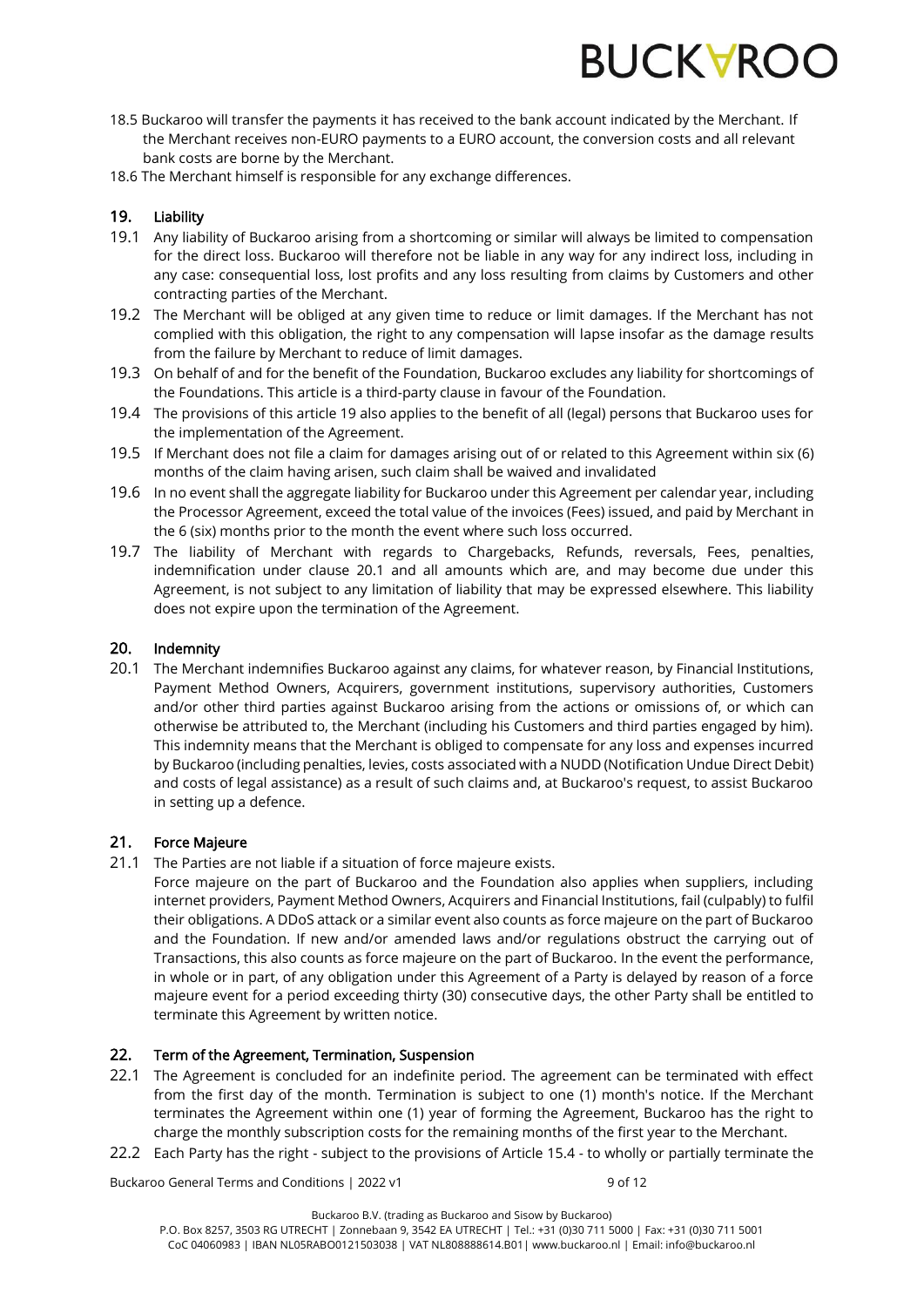

Agreement after giving prior notice of default in which the other Party is given a reasonable amount of time to properly fulfil its obligations under the Agreement, without observing a notice period, if the other Party fails to fulfil its obligations within the stipulated reasonable period.

- <span id="page-9-0"></span>22.3 Buckaroo can (i) suspend payments and the processing of Transactions and/or other obligations, wholly or in part, with immediate effect and/or to (ii) terminate the Agreement in writing, with immediate effect and without a notice of default being required if:
	- 22.3.1 The Merchant has been granted a moratorium or has been put into liquidation, or if an application/petition has been submitted/filed for this purpose;
	- 22.3.2 The risk profile of the Merchant changes;
	- 22.3.3 The business of the Merchant has been wound up or discontinued for purposes other than restructuring or a merger;
	- 22.3.4 The Merchant is a natural person and has been placed under guardianship, has been put under administration, has died or has entered into a debt management arrangement;
	- 22.3.5 The Merchant is involved in fraudulent activities or activities which are otherwise in violation of laws and/or regulations and/or Buckaroo's acceptance policy, or Buckaroo suspects as much;
	- 22.3.6 The Merchant has more Chargebacks than are permitted under the rules of the Payment Method Owners;
	- 22.3.7 The Merchant does not (any more) satisfy the conditions of the acceptance policy pursued by Buckaroo and/or Buckaroo believes that its image and/or brand is (or will be) damaged as a result of the acts or omissions of the Merchant;
	- 22.3.8 A prejudgment or executory attachment has been levied against the Merchant or the Foundation at Buckaroo;
	- 22.3.9 Buckaroo knows or suspects that the Merchant is failing or has failed to fulfil one or more of its legal or contractual obligations;
	- 22.3.10 Buckaroo receives suspension or termination instructions from a Payment Method Owner, Acquirer, supervisory authority or government agency;
	- 22.3.11 the Book Balance is insufficient for the settlement of Fees and the Merchant failed to immediately increase the Book Balance;
	- 22.3.12 If Buckaroo acts as payment facilitator and the Merchant achieves a transaction flow in excess of €1,000,000 over a 12-month period. For the avoidance of doubt, this €1,000,000 threshold is per card scheme;
	- 22.3.13 The Merchant fails to fulfil the PCI DSS requirements, in so far as they apply to the Merchant, and/or acts in violation of the applicable laws and regulations;
	- 22.3.14 The Merchant fails to comply with one or more of the guarantees referred to in Article 11.2; and

22.3.15 The circumstances of the Merchant have changed (e.g. changes in the laws or regulations or a change in ownership), as a result of which Buckaroo cannot be reasonably expected to renew the Agreement.

22.4 Buckaroo will inform the Merchant as soon as possible if Buckaroo uses its right of suspension. If possible, Buckaroo will state the reasons for the suspension. Buckaroo may attach conditions to the termination of the suspension. Buckaroo is not obliged to compensate for any loss resulting from Buckaroo's use of its right of suspension. A suspension can be followed by the termination of the Agreement if the grounds for termination still exist or if the Merchant fails to satisfy the conditions set by Buckaroo.

## 23. Termination Date, Consequences

- 23.1 The Agreement ends if the Agreement is terminated in accordance with Article 22.1 on the date stated in the notice to terminate, which date falls at least one month after the date on which the notification was sent.
- 23.2 If the Agreement is terminated in accordance with Article [22.2](#page-8-0) the Agreement will end on the last day of the stipulated period that the Party was given to properly fulfil its obligations, if said Party failed to properly fulfil its obligations by this day. If the Agreement is terminated in accordance with Article Error! R eference source not found. the Agreement will end on the day on which the notification is sent.

Buckaroo General Terms and Conditions | 2022 v1 10 06 12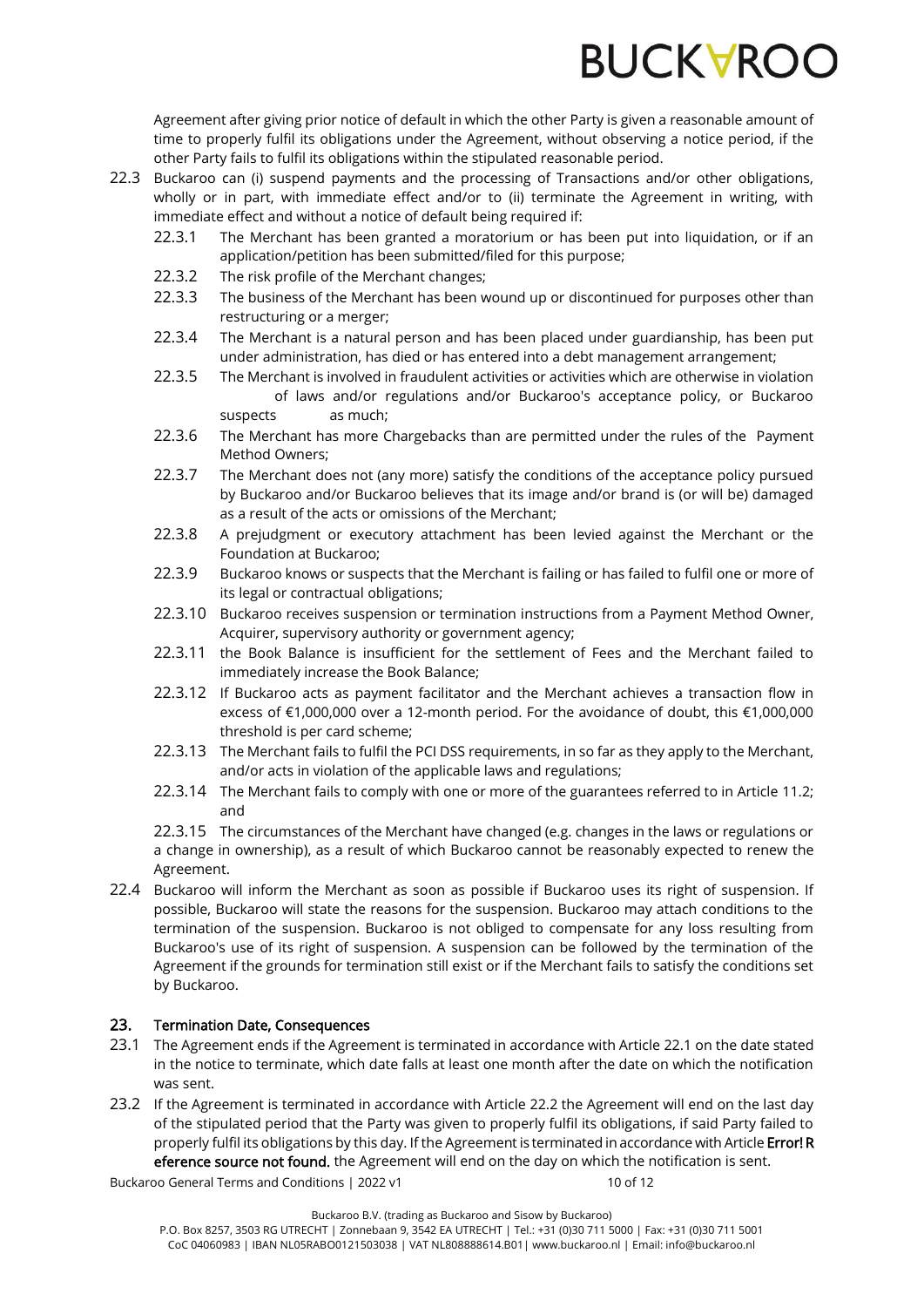

- 23.3 Buckaroo will complete any current incoming Transactions when the Agreement is terminated. Merchant is obliged to pay a Fee for these Transactions, and this Fee will be offset by the amount that has to be paid out for the Transaction and/or the Available Balance. If this amount is insufficient or if no offsetting is possible, the Merchant will be obliged to pay the Fee immediately; the Fee will be immediately due and payable. Any Fees invoiced by Buckaroo before the Agreement was terminated will remain due and become due and payable the moment the Agreement is terminated.
- 23.4 If the Agreement is terminated, for whatever reason, the Merchant's right to use the Payment Engine will expire with immediate effect. The Merchant will immediately remove any references and links to Buckaroo from its website. Buckaroo and the Merchant will make an agreement about the length of access to the BPP after the Agreement is terminated.
- 23.5 If the Agreement is terminated, Buckaroo will pay out the Available Balance within a reasonable period after termination, unless otherwise provided for by this Agreement.
- 23.6 If, for whatever reason, the Agreement is terminated, the Rolling Reserve will remain at the disposal of Buckaroo and the Foundation until the Merchant has fulfilled all the obligations under the Agreement and the risk of subsequent payment obligations, for example as a result of Chargebacks, no longer exists. At the request of Buckaroo, the Foundation is free to release (some of) the Rolling Reserve funds at an earlier stage. The above applies analogously to further security that the Merchant has provided to Buckaroo.
- 23.7 If (part) of the Agreement is terminated, for whatever reason, all agreements between the Merchant and Buckaroo will end, unless Buckaroo has stated otherwise.

### 24. Intellectual Property and promotional material

- 24.1 All intellectual and industrial property rights to the Payment Engine, the BPP, other software programmes, websites, data files, equipment or other materials, such as analyses, designs, documentation, reports, offers, manuals, as well as their preparatory materials, are exclusively vested in Buckaroo or its licensors.
- 24.2 The Merchant will only obtain the non-transferable, non-exclusive right to use the Payment Engine and BPP for his own, internal objectives within the scope of the purchased Payment Services, as expressly granted by Agreement and by law at a later stage. Any other or further right of the Merchant is excluded. The Merchant may not grant sub-licences to third parties. Nothing in this Agreement is intended to transfer rights, unless otherwise expressly agreed upon.
- 24.3 Buckaroo can use the (trade) name and logo/brand of the Merchant for reference purposes and to cite them in its advertisements.
- 24.4 The Merchant will clearly display the Payment Method Owners' logos/brands on the website in accordance with those parties' instructions.

#### 25. Confidentiality

- 25.1 The Parties undertake to observe the confidentiality of all the data and all the information on each other's organisations, operations, financial matters and of all the information on Transactions, PIN codes, passwords and services in the broadest sense which can be traced back to the Merchant and Customers which come into their possession during the execution of the Agreement.
- 25.2 The above applies unless otherwise provided for by these General Terms and Conditions, the Terms and Conditions for each payment method or Supplementary Terms and Conditions, the Parties have agreed otherwise, there is a statutory duty of publication, publication is imposed by a competent authority, or the information concerned has been made public through no action of the Parties.

## 26. Personal Data

- 26.1 Buckaroo processes personal data regarding the Merchant and its employees or other persons who work for the Merchant, directors, shareholders and beneficial owners.
- 26.2 Both Buckaroo and the Merchant process personal data of Customers. Buckaroo and the Merchant guarantee that they process these personal data in accordance with the applicable privacy and other laws and regulations. Buckaroo and the Merchant will take adequate measures to this end.
- 26.3 The Merchant will inform its Customers, employees or other persons who work for the Merchant, directors, shareholders and beneficial owners that Buckaroo (like the Merchant) processes their

Buckaroo General Terms and Conditions | 2022 v1 11 06 12